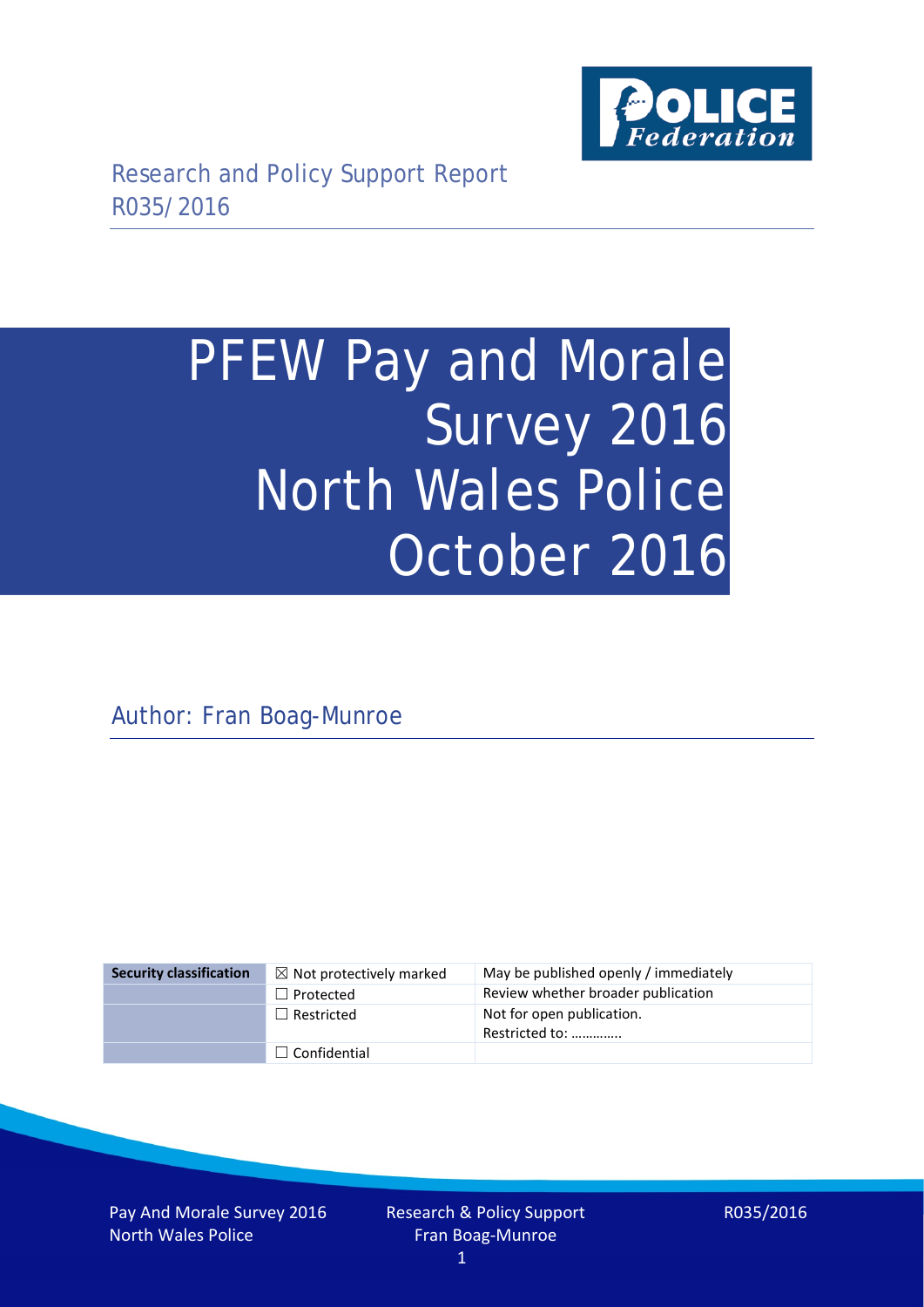## **INTRODUCTION**

This note provides a summary of responses to the PFEW Pay and Morale Survey received from respondents from North Wales Police in 2016.

Where appropriate, details of average responses for the police service as a whole are also presented, as well as a ranking of North Wales Police compared to other forces. Where rankings are provided, a ranking of 1 represents the force with the highest percentage of respondents expressing a particular attitude or intention, and a ranking of 42 represents the force with the lowest percentage of respondents expressing a particular attitude or intention<sup>[1](#page-1-0)</sup>. One force was excluded from this ranking because the sample size was considered too low to be representative of the force as a whole (<200 responses). Please be aware that the actual differences between individual rank positions may be quite small and, if used, should be interpreted cautiously.

Graphical summaries are also presented which compare the proportion of respondents expressing a particular attitude or intention in each force to the average for the service as a whole. These graphical summaries indicate either 1) that a force has the same proportion of respondents expressing a particular attitude as the national average or lower; 2) that the force has a higher proportion of respondents expressing a particular attitude than the national average; or 3) that the proportion of respondents expressing a particular attitude in a force is 10% or more higher than the national average.

# **RESPONSE RATE AND RESPONDENTS**

544 responses were received from North Wales Police, representing a response rate of around 38% (based on March 2016 Home Office figures of officer headcount). The national response rate for the 2016 survey was 35%. Last year's response rate for North Wales Police was 31%. Please bear this in mind when making comparisons with last year's findings.

Overall 2% of respondents to the survey declined to state which force they belonged to. The responses from these officers have been included within the national data but are excluded from force-level analysis.

73.8% of responses from North Wales Police were received from male officers and 26.2% of responses were from female officers. 74.2% of respondents were Constables, 18.2% were Sergeants and 7.6% were Inspectors or Chief Inspectors.

<span id="page-1-0"></span> $1$  Rankings have been determined at two decimal places.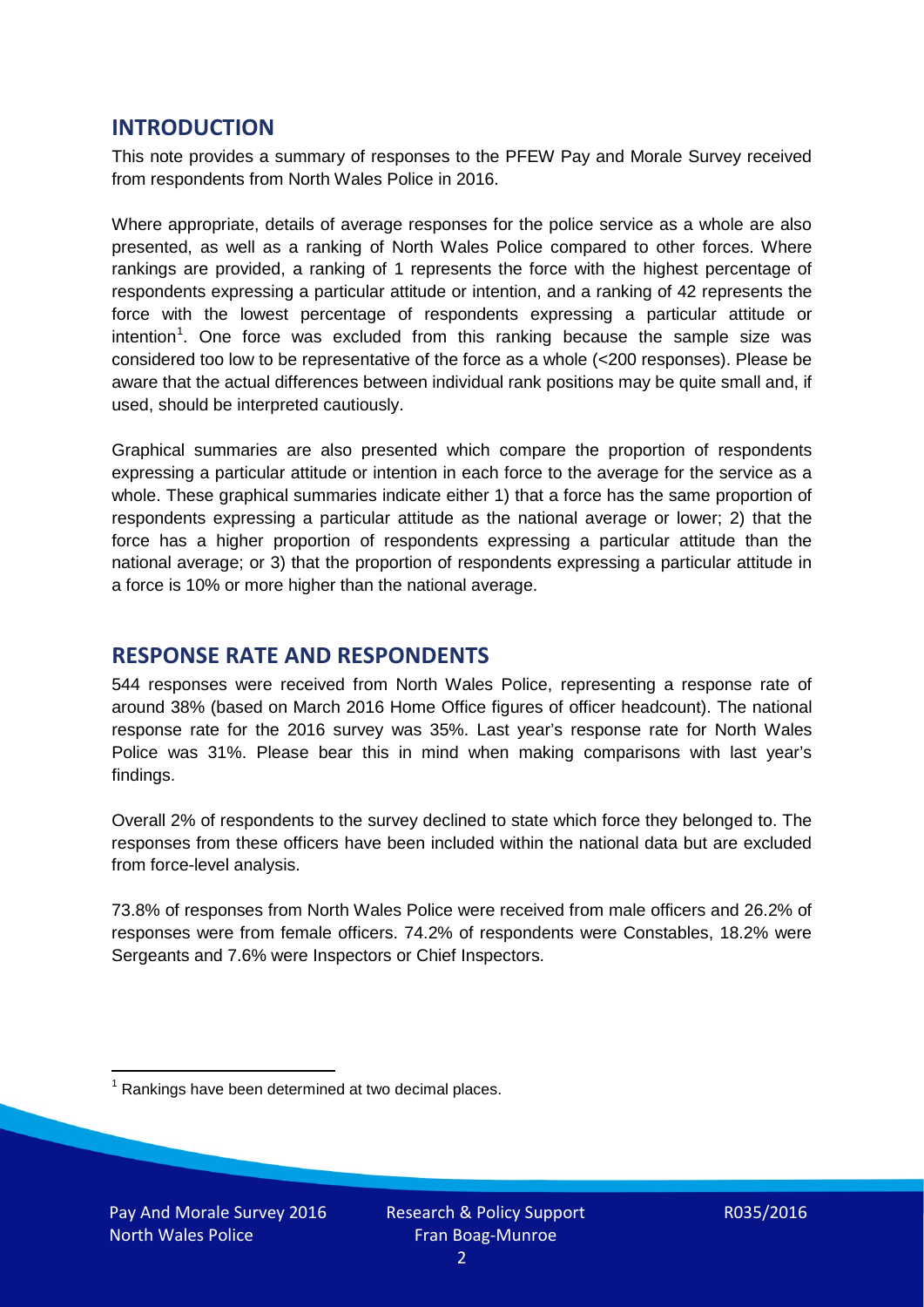# **MORALE**

48.8% of respondents from North Wales Police told us that their morale is currently low.

Nationally, the proportion of respondents reporting low personal morale ranges from 72.0% at the top ranking force to 41.9% at the bottom ranking force. In terms of the proportion of respondents with low morale, North Wales Police ranks 35 out of 42, meaning that, compared to North Wales Police, there are 7 forces with a smaller proportion of respondents reporting low morale.

81.4% of respondents from North Wales Police felt that morale within the force is currently low.

Across England and Wales as a whole, the proportion of respondents reporting low force morale ranges from 98.8% at the top ranking force to 74.1% at the bottom ranking force. In terms of the proportion of respondents reporting low force morale, North Wales Police ranks 32 out of 42 forces, meaning that there are 10 forces with a smaller proportion of respondents who feel that morale within their force is low.

Comparison of 2016 and 2015 figures for morale in North Wales Police are provided in the table below.

|                     | 2016  | 2015  |
|---------------------|-------|-------|
| Low personal morale | 48.8% | 63.0% |
| Low force morale    | 81.4% | 82.0% |

The proportion of respondents in the police service as a whole who said that their morale is low was 55.9%; this compares to 70.1% of respondents to the PFEW Pay and Morale survey in 2016; the proportion of respondents reporting low morale in 2016 was significant smaller than in [2](#page-2-0)015 $^2$ .

The proportion of respondents in the service as a whole who said that morale in their force was low was 89.5%; in 2015, this proportion was 94.6%. Again the difference between 2016 and 2015 was statistically significant<sup>[3](#page-2-1)</sup>.

<span id="page-2-0"></span> $2$ <sup>2</sup> Z= 40.1, p < 0.001

<span id="page-2-1"></span> $3$  Z=25.2, p < 0.001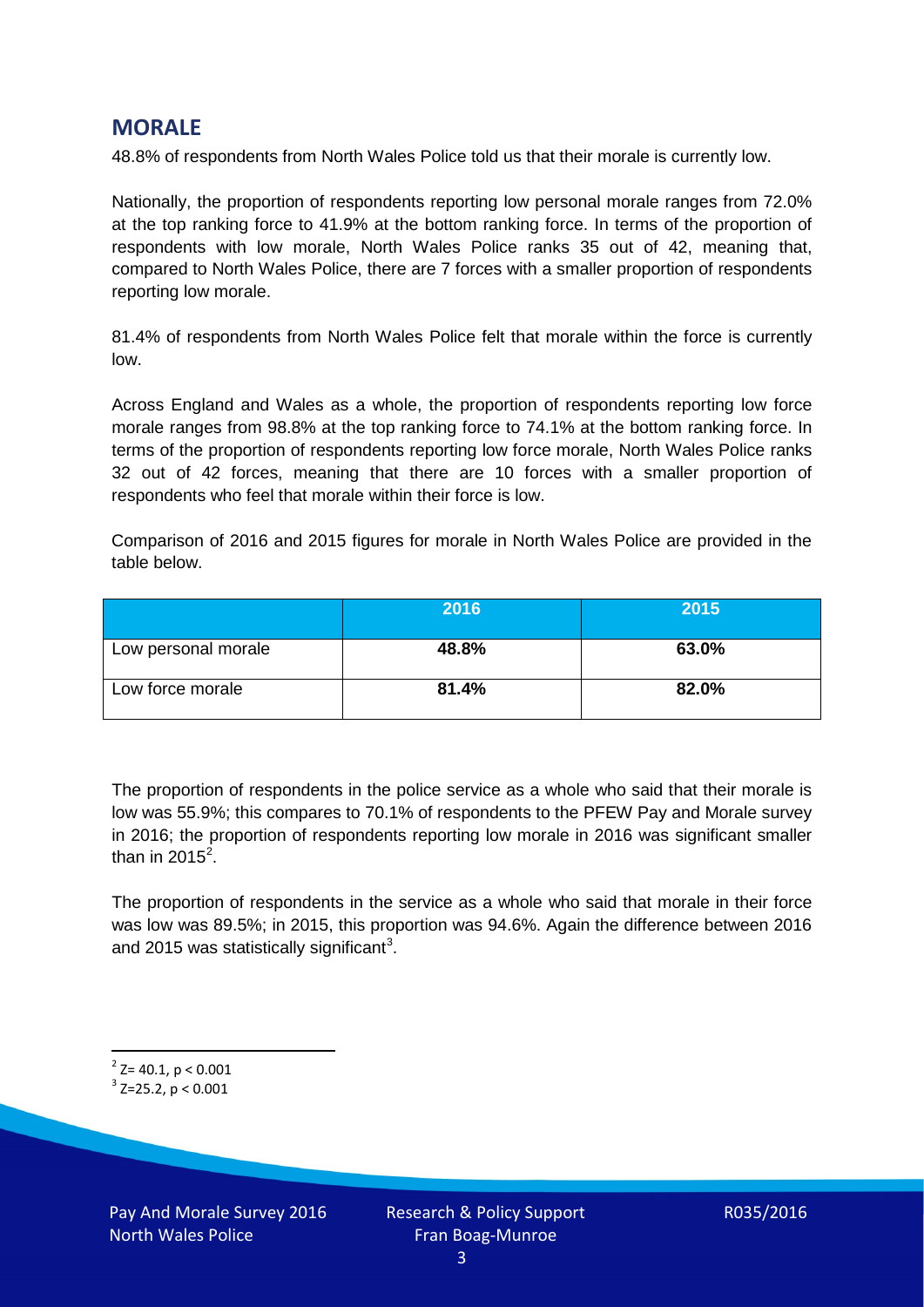*Proportion of respondents reporting low personal morale compared to national average in 2016*



## *REASONS FOR LOW MORALE*

The survey asked respondents about the factors that had a positive or negative effect on their morale, the table below shows the proportion of respondents in North Wales Police who said a particular factor has had a negative effect upon their morale compared to the national average.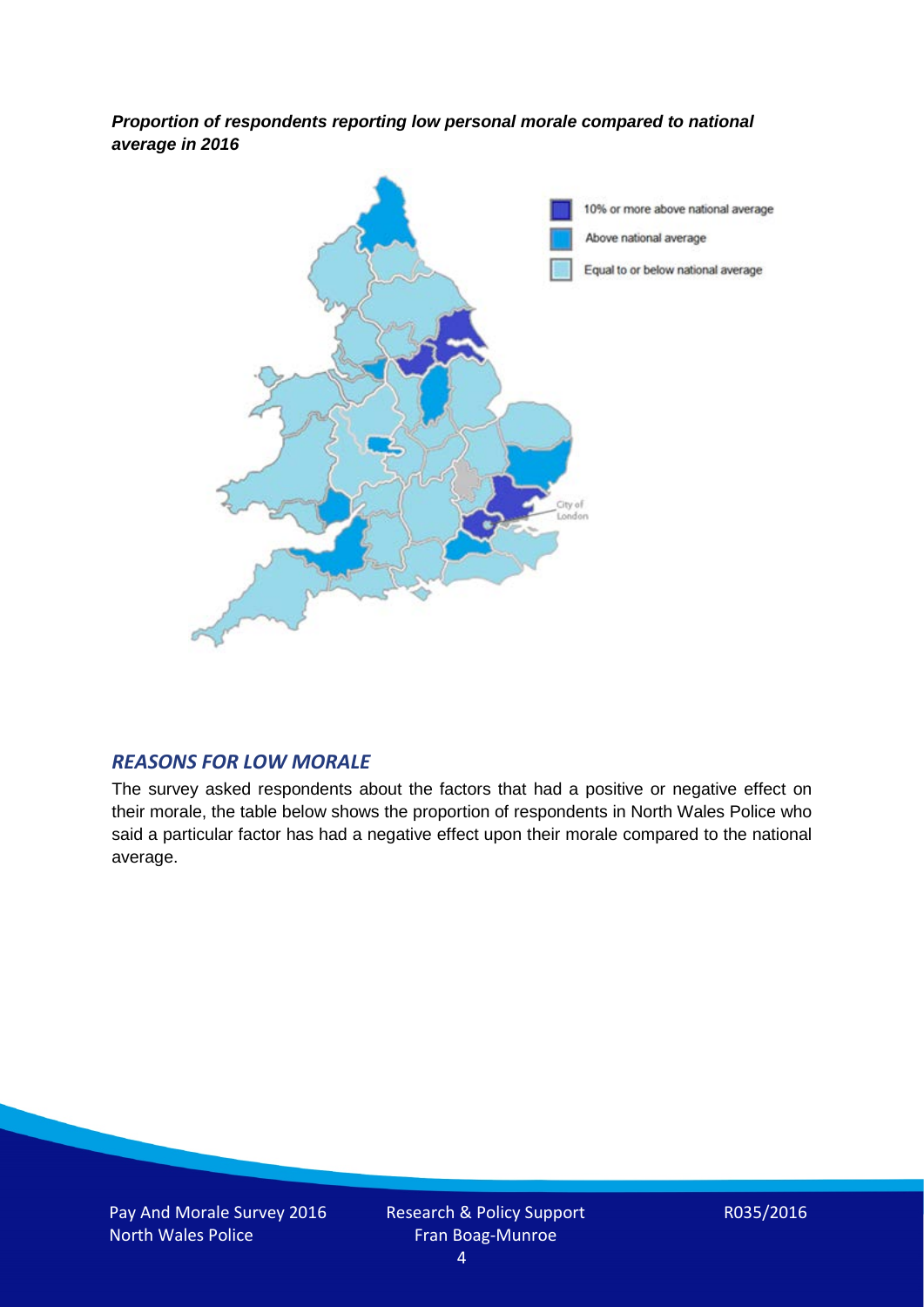| <b>Factor</b>                                  | <b>Negative effect on morale</b><br>(North Wales Police) | <b>Negative effect on morale</b><br><b>(England and Wales)</b> |
|------------------------------------------------|----------------------------------------------------------|----------------------------------------------------------------|
| Pay and benefits (including<br>pension)        | 69.2%                                                    | 70.9%                                                          |
| Day-to-day job role                            | 33.3%                                                    | 39.9%                                                          |
| Workload and responsibilities                  | 43.1%                                                    | 52.4%                                                          |
| Work-life balance                              | 56.2%                                                    | 58.2%                                                          |
| Opportunities for<br>development and promotion | 37.6%                                                    | 49.9%                                                          |
| Health and wellbeing                           | 50.2%                                                    | 54.3%                                                          |
| How the police as a whole<br>are treated       | 80.4%                                                    | 84.2%                                                          |
| Treatment by senior<br>managers                | 35.0%                                                    | 42.1%                                                          |

# **ATTITUDES TOWARDS THE POLICE**

60.0% of respondents from North Wales Police said that they would not recommend joining the police to others.

Nationally, the proportion of respondents who said that they would not recommend joining the police to others ranges from 78.6% in the top ranking force to 55.4% in the bottom ranking force. Compared to the other forces in England and Wales, North Wales Police ranks 38 out of 42; there are therefore 4 forces with a smaller proportion of respondents who say that they would not recommend joining the police to others.

60.3% of respondents from North Wales Police said that they did not feel valued within the police.

The proportion of respondents who did not feel valued ranges from 79.2% in the top ranking force to 53.1% in the bottom ranking force. In terms of the proportion of respondents who did not feel valued within the police, North Wales Police ranks 32 out of 42; there are 10 forces with a smaller proportion of respondents who did not feel valued.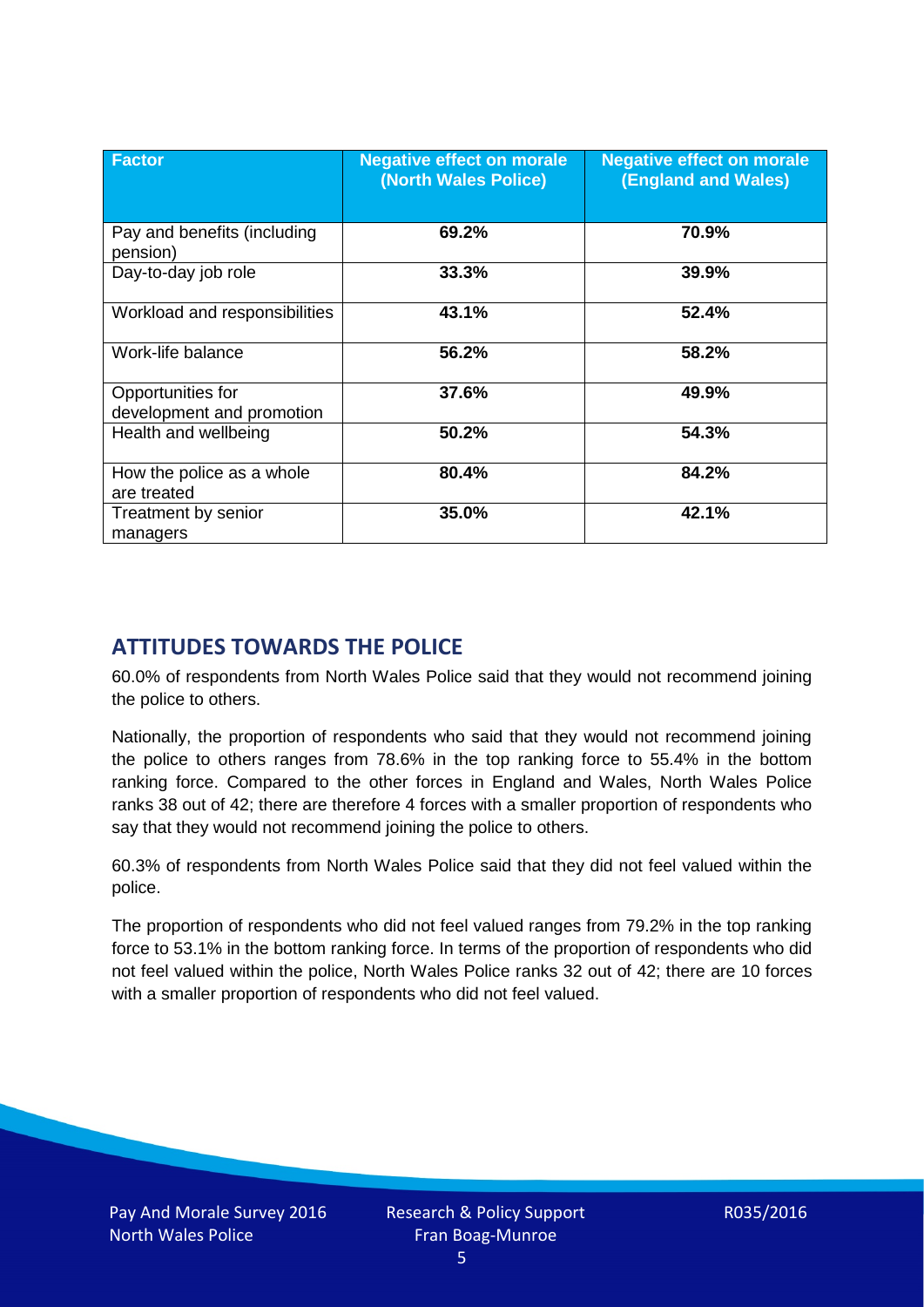|                                                           | 2016  | 2015  |
|-----------------------------------------------------------|-------|-------|
| would<br>not<br>recommend joining<br>the police to others | 60.0% | 66.3% |
| I do not feel valued<br>in the police                     | 60.3% | 57.1% |

For the service as a whole, the proportion of respondents in 2016 who said that they would not recommend joining the police to others was 69.9%. In 2015, 76.3% of respondents said that they would not recommend joining the police. The difference between 2016 and 2015 is statistically significant<sup>[4](#page-5-0)</sup>.

Across the police service as a whole, 67.3% of respondents said that they did not feel valued; compared to 74.7% of respondents in last year's survey. A significantly smaller proportion of respondents did not feel valued this year compared to 201[5](#page-5-1)<sup>5</sup>.

#### *Proportion of respondents who would not recommend the police to others compared to national average in 2016*



<span id="page-5-1"></span><span id="page-5-0"></span> $4$  Z = 19.6, p < 0.001  $5$  Z = 22.1, p < 0.001

Pay And Morale Survey 2016 North Wales Police

Research & Policy Support Fran Boag-Munroe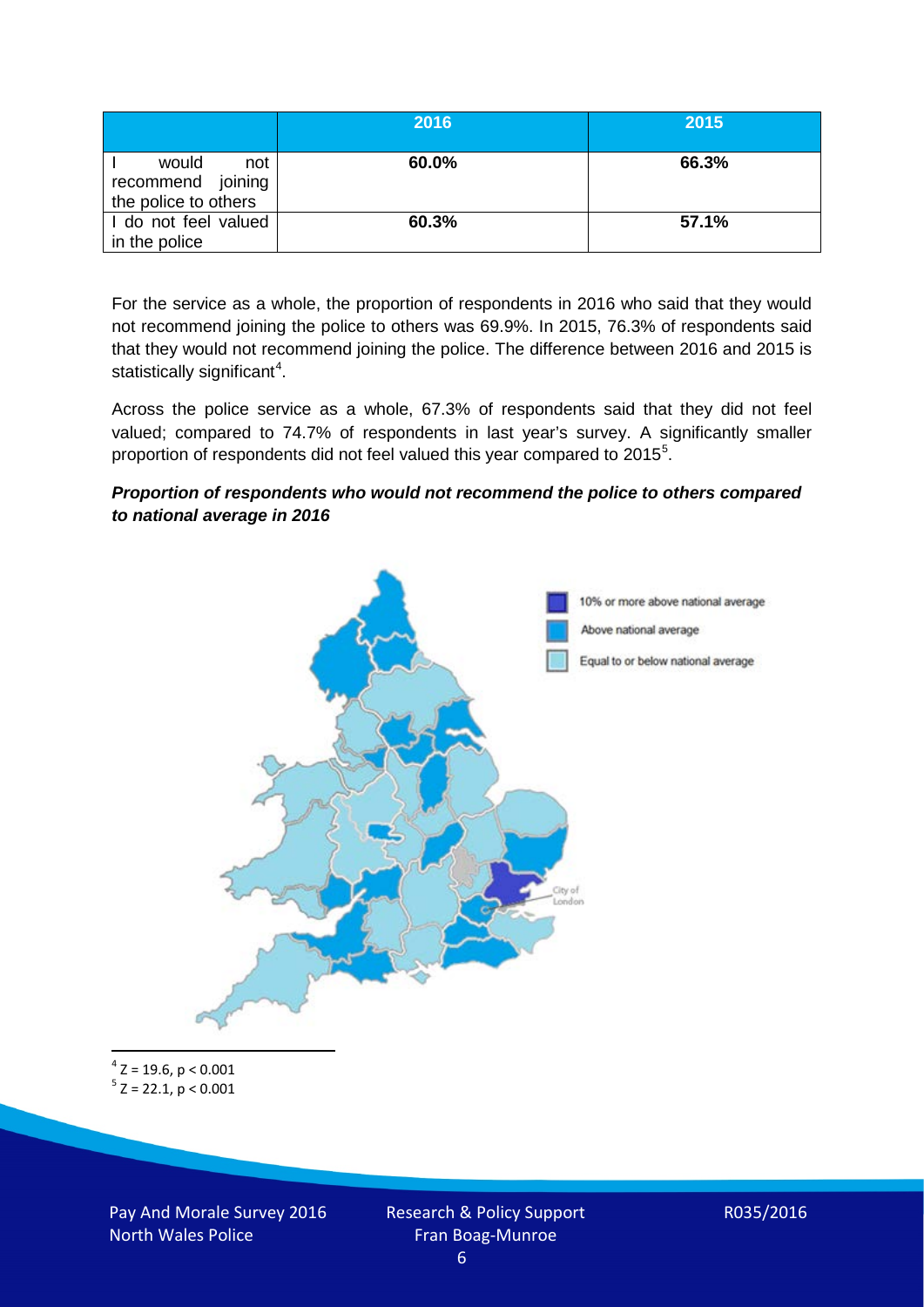# **INTENTION TO LEAVE**

7.7% of respondents from North Wales Police told us that they intend to leave the police service within two years. A further 16.8% of respondents said that they currently do not know what their intentions are with regards to staying in or leaving the police.

The proportion of respondents who planned to leave the police ranged from 21.5% at the top ranking force to 4.5% at the bottom ranking force. In terms of the proportion of respondents intending to leave, North Wales Police ranks 33 out of 42 forces, meaning that there are 9 forces with a smaller proportion of respondents intending to leave within two years.

Comparison of 2016 and 2015 figures for intention to leave in North Wales Police are provided in the table below.

|                                                | 2016 | 2015  |
|------------------------------------------------|------|-------|
| Intend to leave the police<br>within two years | 7.7% | 10.7% |

For the service as a whole, 11.8% of respondents planned to leave the police service within two years; in 2015, 15.6% of respondents said that they intended to leave within two years. A significantly smaller proportion of respondents intended to leave the police service in 2015 compared to 201[6](#page-6-0)<sup>6</sup>.

<span id="page-6-0"></span> $6$  Z = 15.2, p < 0.001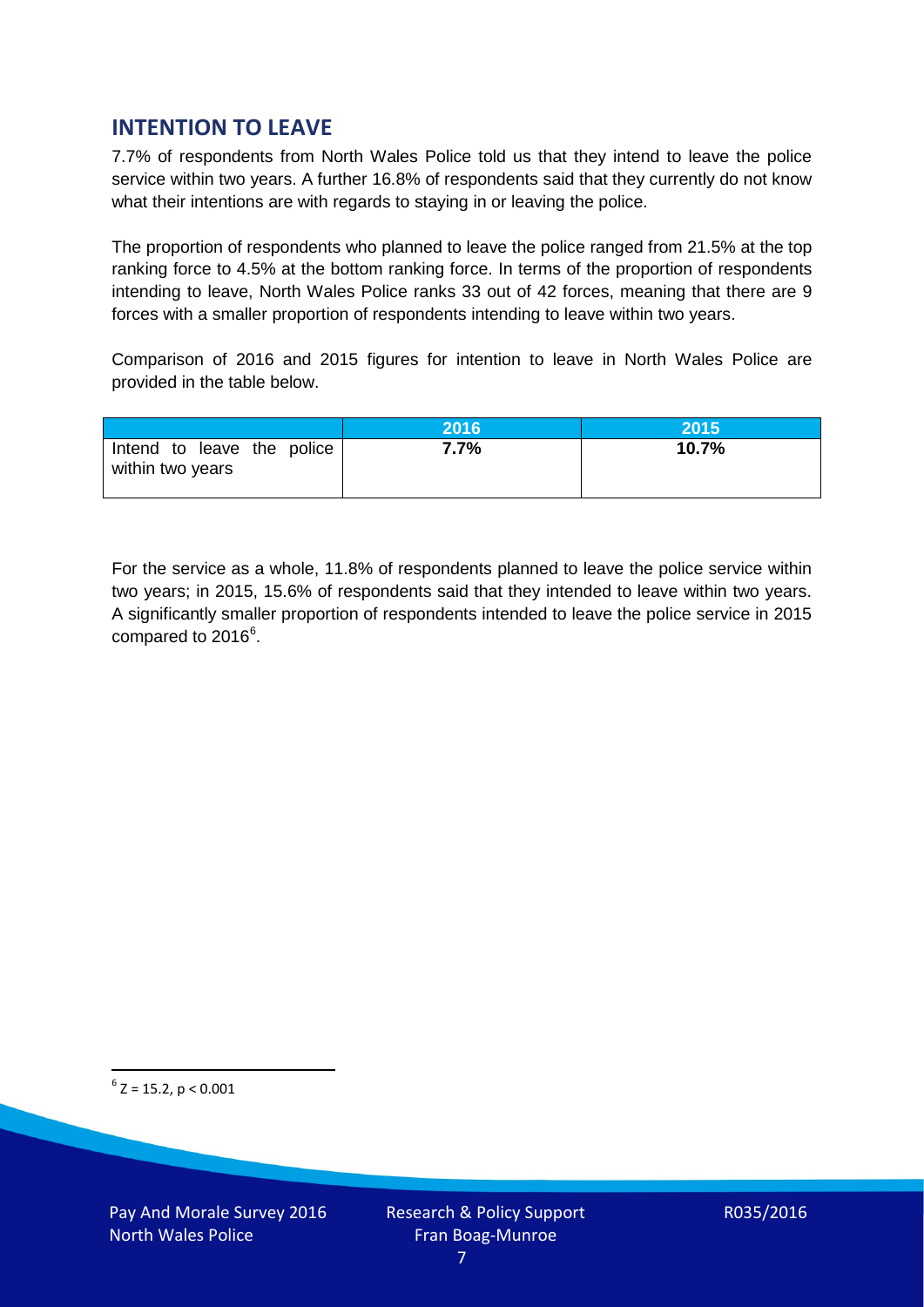*Proportion of respondents intending to leave the police within two years compared to national average in 2016*



## *REASONS FOR INTENDING TO LEAVE THE POLICE SERVICE*

Respondents who had said they intended to leave were asked to indicate the reasons behind this intention. The table below shows the proportion of respondents in North Wales Police who said that a particular factor has had a major effect on their intention to leave, compared to the national average.

Please be aware that respondents were able to choose more than one option therefore the figures provide below will not add up to 100%.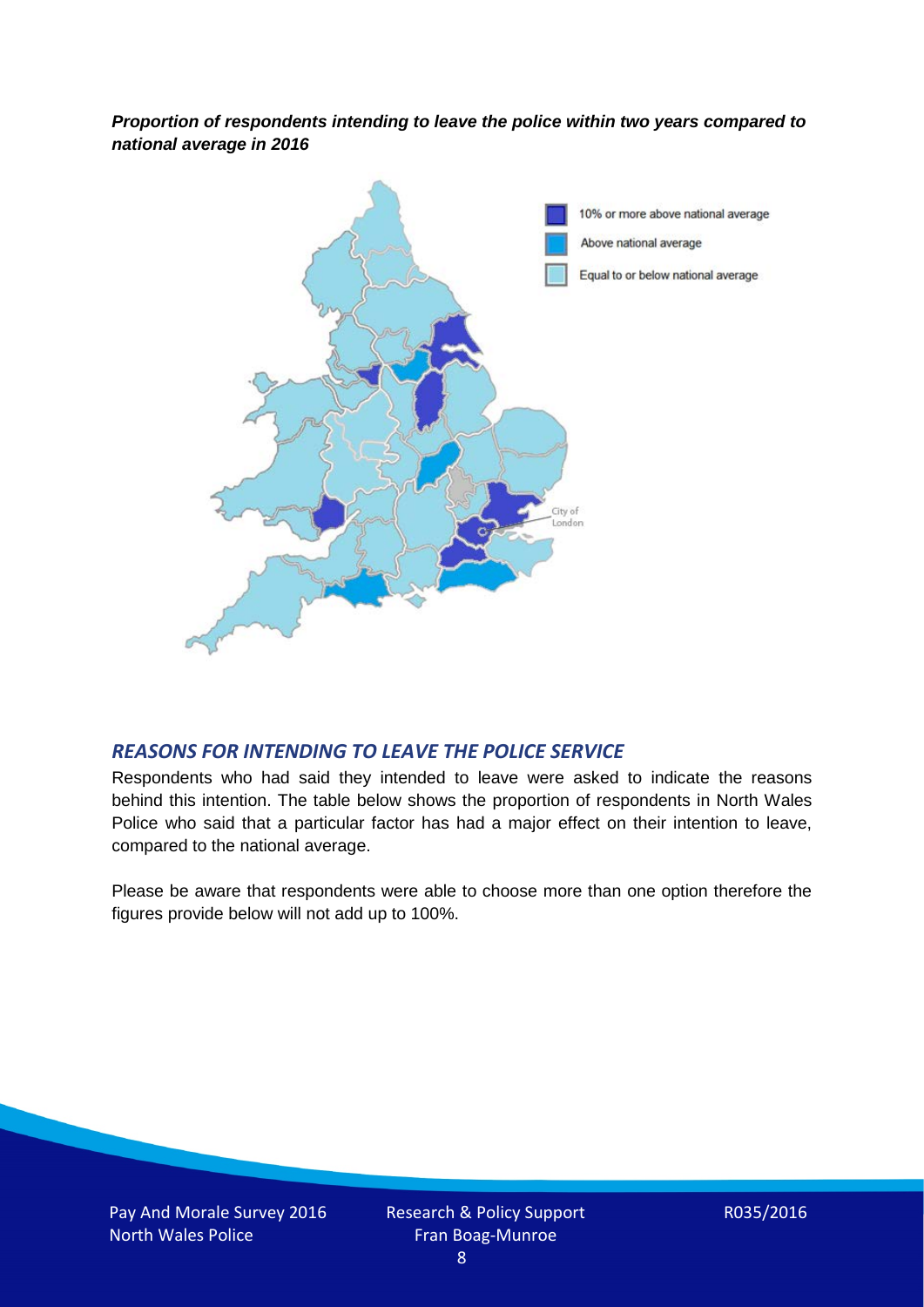| <b>Factor</b>                                          | <b>Major effect on intention to</b><br><b>leave (North Wales Police)</b> | <b>Major effect on intention to</b><br><b>leave (England and Wales)</b> |
|--------------------------------------------------------|--------------------------------------------------------------------------|-------------------------------------------------------------------------|
| The impact of your job on<br>your family/personal life | 60.5%                                                                    | 57.2%                                                                   |
| Your morale                                            | 84.2%                                                                    | 81.7%                                                                   |
| Your opportunities for<br>development and promotion    | 37.8%                                                                    | 49.1%                                                                   |
| Your pay and benefits                                  | 56.8%                                                                    | 67.6%                                                                   |
| Better job opportunities<br>outside of the Police      | 48.6%                                                                    | 59.2%                                                                   |
| The impact of the job on your<br>health and wellbeing  | 64.9%                                                                    | 69.4%                                                                   |
| Dissatisfaction with your day-<br>to-day job role      | 34.2%                                                                    | 43.6%                                                                   |
| Your workload and<br>responsibilities                  | 35.1%                                                                    | 41.8%                                                                   |
| How the police was a whole<br>are treated              | 71.1%                                                                    | 77.6%                                                                   |
| Your treatment by senior<br>managers                   | 34.2%                                                                    | 43.7%                                                                   |

# **PAY AND BENEFITS**

70.7% of respondents from North Wales Police told us that they do not feel that they are paid fairly for the responsibilities they have within their job.

Across England and Wales, the proportion of respondents who feel that they are not paid fairly for their responsibilities ranges from 80.8% at the top ranking force to 63.0% at the bottom ranking force. North Wales Police ranks 34 out of 42 forces; there are 8 forces with a smaller proportion of respondents who say that they are not fairly paid for the responsibilities within their job.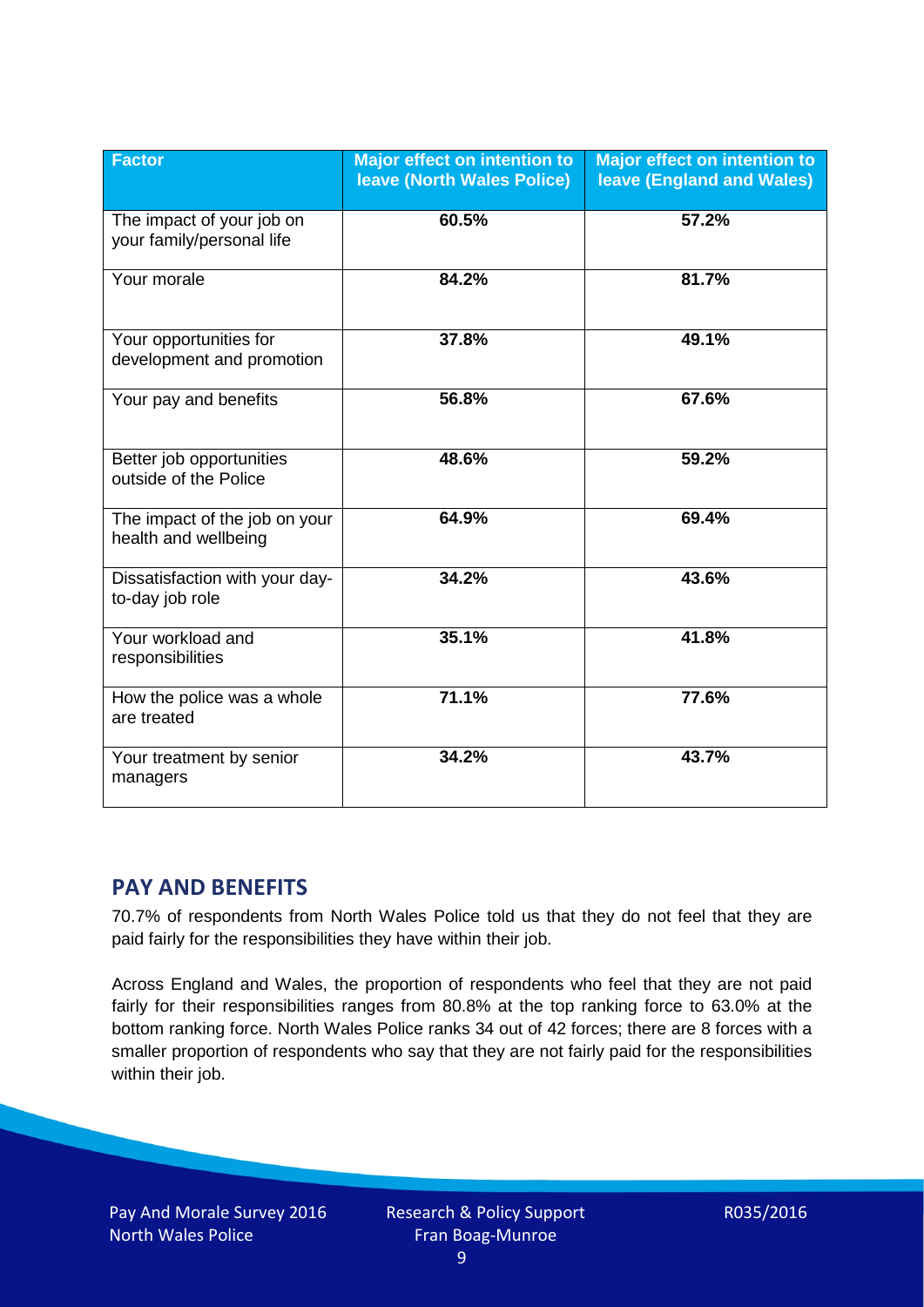60.8% of respondents from North Wales Police said that they are dissatisfied with their overall remuneration (including basic pay and allowances) and 68.2% said that they are dissatisfied with their pensions.

Nationally, The proportion of respondents who are dissatisfied with their overall remuneration ranges from 74.2% at the top ranking force to 50.9% at the bottom ranking force. In terms of respondents reporting dissatisfaction with their remuneration, North Wales Police ranks 30 out of 42 forces, meaning that there are 12 forces with a smaller proportion of respondents who are dissatisfied with their remuneration.

Pension dissatisfaction ranges from 71.5% at the top ranking force to 55.5% at the bottom ranking force. North Wales Police ranks 13 out of 42 forces for this indicator; therefore there are 29 forces with a smaller proportion of respondents who are dissatisfied with their pension.

|                                                                         | 2016  | 2015  |
|-------------------------------------------------------------------------|-------|-------|
| Do not feel fairly paid for the<br>responsibilities within their<br>job | 70.7% | 69.4% |
| Dissatisfied with total<br>remuneration                                 | 60.8% | 56.9% |
| Dissatisfied with pension                                               | 68.2% | 66.3% |

Nationally, 74.4% of respondents said that they were not paid fairly for the responsibilities they have within their job; this proportion was 70.3% in 2015. A significantly larger proportion of respondents said that they were not paid fairly for their responsibilities this year compared to last year<sup>[7](#page-9-0)</sup>.

The proportion of respondents across the police service as a whole who were dissatisfied with their remuneration was 66.7%; this compares to 62.7% in 2015. The difference between

<span id="page-9-0"></span> $7$  Z=12.5, p < 0.001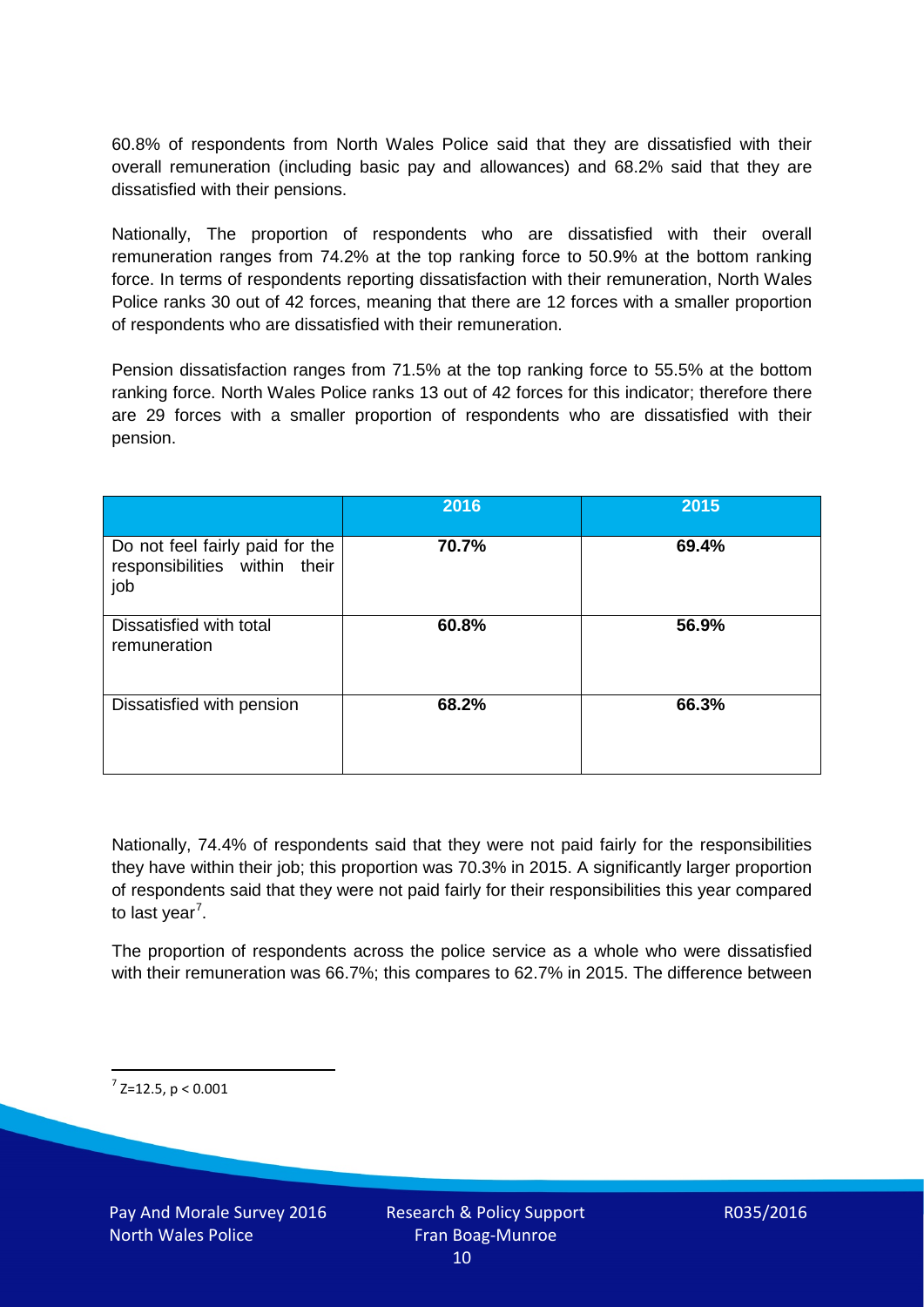the proportion of respondents who were dissatisfied with their overall remuneration in 2016 and 2015 was statistically significant<sup>[8](#page-10-0)</sup>.

Across England and Wales, the proportion of respondents who were dissatisfied with their pension in 2016 was 66.6%; this proportion was 68.9% in 2015. A significantly smaller proportion of respondents were dissatisfied with their pension this year compared to last year<sup>[9](#page-10-1)</sup>.

#### *Proportion of respondents who do not feel fairly paid for the responsibilities within their job compared to national average in 2016*



<span id="page-10-1"></span><span id="page-10-0"></span> ${}^{8}Z = 11.4, p < 0.001$ <br> ${}^{9}Z = 6.7 p < 0.001$